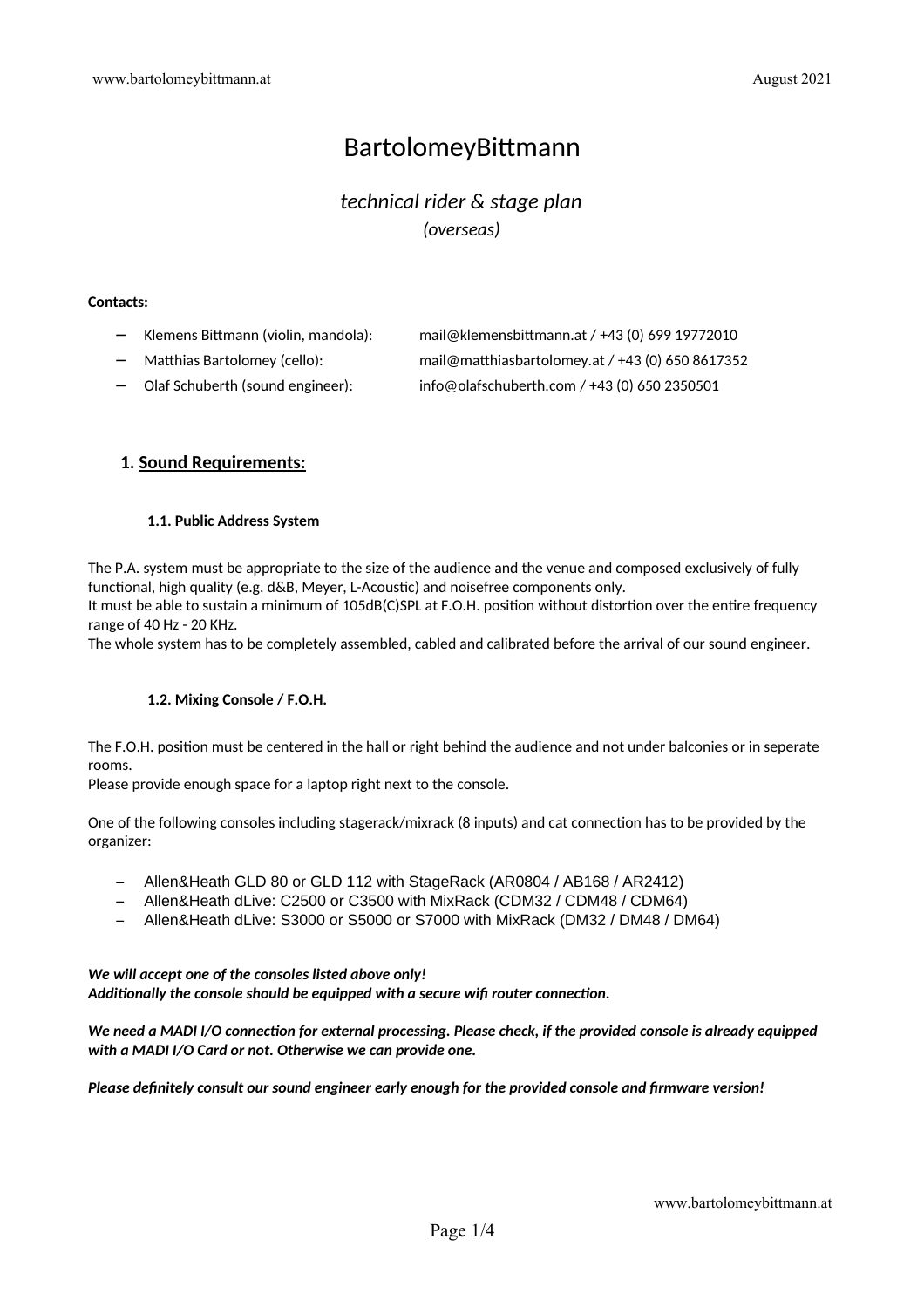### **1.3. Microphones & Monitoring**

BartolomeyBittmann bring their own microphones as well as two wireless systems (Shure PGX T1, 846-865 MHz).

During soundcheck and concert all other wireless systems transmitting in the frequency range between 863-865 Mhz have to be switched off!!!

The following must be provided by the organizer:

- in case of diferent power connector standards at least 2 adapters for our CEE 7/4 (Type F) connectors
- 2 normal stands w/ boom for voice
- 1 small stand w/ boom for mandola amp mic
- $-$  XLR cables in sufficient number and length
- In larger venues please provide 1 monitor box as well as a talkback microphone at F.O.H. for communicaton purposes

*If the usage of the above-mentoned frequency range is not allowed in the event country, two authorized Shure wireless systems incl. bodypack transmiters with Ta4f connecton (four-pole) have to be provided by the organizer!*

# **2. Lighting Requirements:**

General:

- Lightdesk at F.O.H
- wash light: white, frontal + backlighting from above (shoulder lighting)
- $-$  3 profile spots from above for position/mood lighting
- 4 or more RGB(A/W) LED PARs for backdrop lighting
- $-$  4 or more RGB(A/W) LED PARs from behind/above for mood lighting on the musicians
- 2 RGB(A/W) LED PARs or LED Bars, each left & right (stage floor) as alley light we kindly ask for fanless lamps as far as possible to keep the noise level onstage at a minimum

This is only the basic requirement and can / should be extended by moving lights, gobos, fog/haze etc.

If using fog machines please take care that they are positoned far enough from the artsts. For cone or beam effects haze machines are preferable.

We highly welcome the assistance of a friendly, motivated lighting designer/engineer with a feel for music to tastefully set the scene for BartolomeyBittmann; we also like to give suggestions for lighting cues and moods to make as well as fade outs etc.

Our sound engineer is the contact person for the lightng design as well. In any case, we ask for consultaton with him in advance.

If the above lighting requirements are problematic to implement at the venue, we will always try to find the best possible solution in constructive consultation.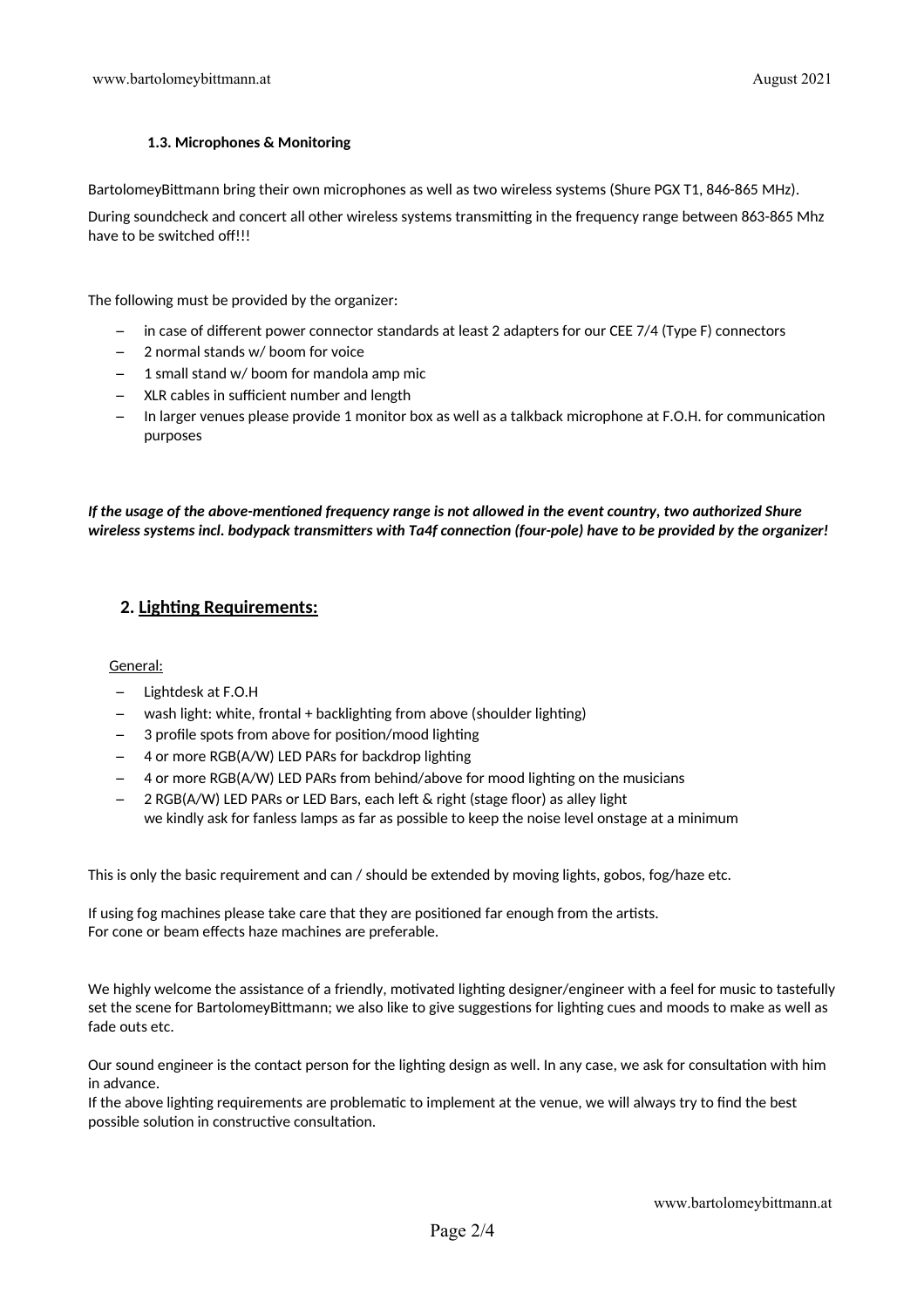# **3. Stage Requirements:**

#### **3.1. General**

At our arrival we expect a stable, tidy and clean stage with the minimum dimensions of 6m x 4m (WxD)

Please provide a three-way 230V CEE7/3 (Type F) power distributor (audio power!) at center stage near the back.

Also required:

- a riser for our cellist, if possible with the dimensions 1,20m x 0,8m x 0,15m (LxWxH)
- a **black piano bench** (preferred) OR a **black chair** without armrests

### **3.2. Stage Plan**



# **4. Additonal Requirements**

For set up, soundcheck & setting the lights there are at least three hours to plan.

We kindly ask for silence during soundcheck and lights setting.

There are also two quiet rooms needed for preparing/practicing issues, if not already part of the backstage area.